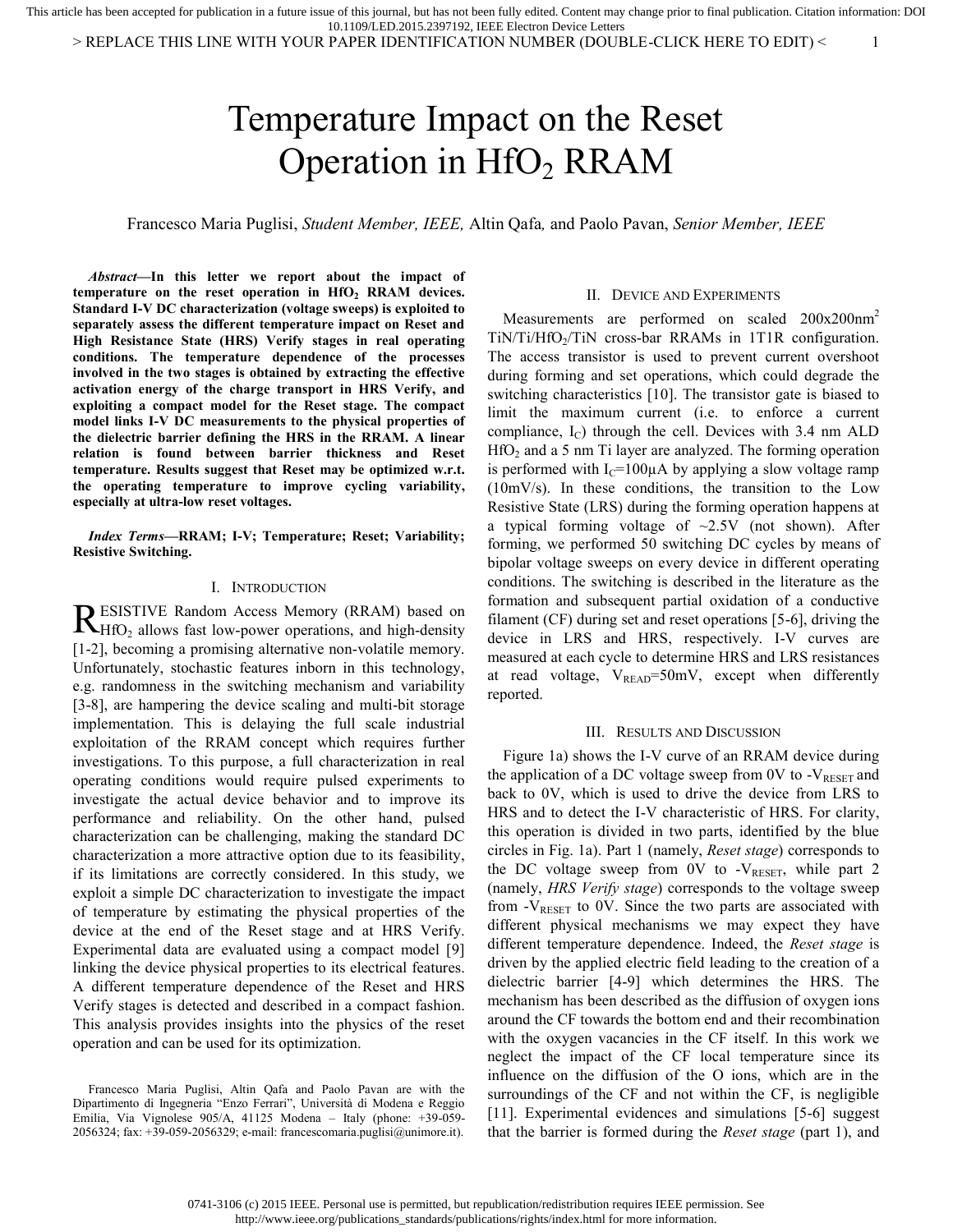> REPLACE THIS LINE WITH YOUR PAPER IDENTIFICATION NUMBER (DOUBLE-CLICK HERE TO EDIT) < 2



Figure 1. (a) I-V curve of the reset operation at  $V_{RESET}$ =1.0V. The reset I-V curve is schematically divided in part 1 and 2, identified by the two blue circles. In the inset, the schematic of an RRAM in different states: (i) The cell in pristine state. The top and bottom electrodes are highlighted. (ii) A conductive filament (blue cylinder) is formed, driving the device in LRS. The polarity of the applied voltage during the set operation is reported. (iii) Reset process: partial oxidation of the conductive filament creating a dielectric barrier (green section of the cylinder), with thickness *x*. The polarity of the applied voltage during the reset operation is indicated. (b) Statistical I<sub>HRS</sub> distribution over 50 cycles at  $V_{\text{READ}}$ =50mV after reset operations at different temperatures. The temperature of the two stages (parts 1 and 2) is the same.



Figure 2. Arrhenius plot of the HRS current in reading conditions at two different V<sub>READ</sub> (symbols). The effective activation energy  $E_A \approx 80$ meV is extracted. All the symbols collected at the same reading voltage are related to the same bit, which is read at different temperatures. The goodness of fitting is >95% in both cases.

that is kept unaltered during the *HRS verify stage* (part 2), since the absolute value of the applied voltage decreases after having reached its maximum,  $V_{RESET}$ , at the end of part 1. Hence, the characteristics of the HRS resulting from the reset operation are mostly determined during part 1. The shape of the *HRS Verify stage* I-V curve is characteristic of the trapassisted tunneling (TAT) charge transport through the dielectric barrier resulting from the previous *Reset stage* [12].

We performed 50 switching cycles at room temperature (RT) and repeated the whole experiment at different temperatures. The probability distributions of the experimental read current in HRS at  $V_{READ} = 50$ mV after every switching cycle at different temperatures are shown in Fig. 1b). It is important to notice that: (i) the temperature of the two stages of the reset operation is the same; (ii) the confidence in the results obtained by this simple DC set-up is very high. Fig. 1b) shows no clear trend of the reading current with temperature, hiding the actual temperature dependence of both part 1 and part 2.

To clear this point, we exploit the model in [9] which provides an estimation of the barrier thickness associated with the HRS resistance measured at low voltages, typically |VREAD|<300mV [9], and extracted from the RT *HRS Verify* 



Figure 3. (a) Probability distribution of the barrier thickness over cycling at 30°C for a device in different reset conditions. Cycling variability issues arise at ultra-low reset voltage. (b) Probability distribution of the barrier thickness over cycling at 150°C for a device in different reset conditions. Cycling variability and reset fail issues in (a) are now less critical. Same legend as in (a) applies.



Figure 4. (a) Probability distribution of the barrier thickness over cycling at different temperatures (from 30°C to 150°C) for a device reset at  $V_{RESET}$ =1.0V. A monotonic increasing trend of the barrier thickness with the reset temperature is found. (b) The average values of the distribution in (a) are reported as a function of temperature for different reset conditions. Linear fittings are reported for every reset voltage. The points marked with a red cross and reported as "critically low" have been excluded from the fitting since they correspond to unreliable reset conditions (low temperature and ultra-low reset voltage).

*stage* I-V curve. This allows linking the structural properties of the dielectric barrier to the electrical characteristics of the device at low voltages (i.e.  $V_{READ}$ ) and RT, see the inset in Fig. 1a). To exploit the same model at different temperatures and obtain the correct estimation of the barrier thickness, we need to disassociate the temperature dependences of the two stages. This could be achieved by performing the *Reset stage* at different temperatures and the *HRS Verify stage* always at RT: this results in a dramatically time-consuming experiment due to the continuous heating and cooling of the wafer. Conversely, we characterize the temperature dependence of the *HRS Verify stage* only, and then include the results in the compact model. Hence, we considered a device driven in HRS at RT and performed reading operations at different reading voltages and temperatures. This was repeated for different reset conditions and on devices formed with different current compliances. In all cases, the temperature dependence of the current is exponential, so we can represent the complex temperature dependence of the TAT charge transport [12] through the effective activation energy, by considering the Arrhenius law, Fig. 2. The extracted effective activation energy is nearly  $E_A \approx 80$  meV, in agreement with the values reported in the literature [4-5].

Having identified the temperature dependence of the read current, we can now use the compact model to estimate the